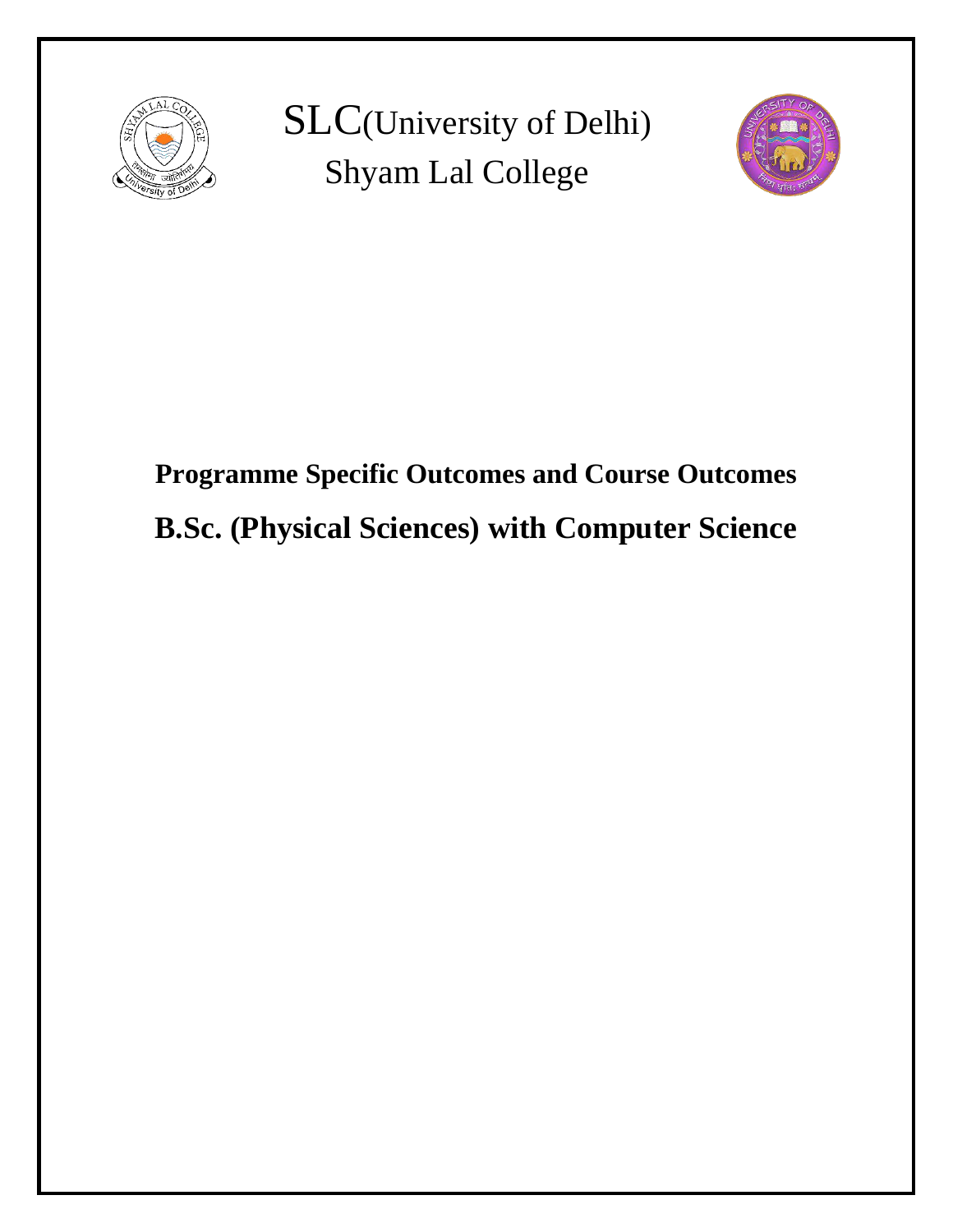| <b>Programme</b>                                         | <b>Programme Specific Outcomes</b>                                                                                                                                                                    |  |
|----------------------------------------------------------|-------------------------------------------------------------------------------------------------------------------------------------------------------------------------------------------------------|--|
| <b>B.Sc. Physical</b>                                    | PSO-1: Develop theoretical foundations in computer science.                                                                                                                                           |  |
| <b>Sciences (Discipline</b><br><b>Computer Science</b> ) | <b>PSO-2:</b> Develop expertise in programming skills using high level<br>programming languages.                                                                                                      |  |
|                                                          | <b>PSO-3:</b> Develop skills to design, implement and document the solutions<br>for computational problems.<br><b>PSO-4:</b> Develop soft skills to work effectively in a team to solve a<br>problem. |  |
|                                                          |                                                                                                                                                                                                       |  |
|                                                          | <b>PSO-5:</b> Develop the ability to use state of the art technologies.                                                                                                                               |  |
|                                                          | PSO-6: Effectively utilizing their knowledge of computing principles<br>and mathematical theory to develop sustainable solutions to current and<br>future computing problems.                         |  |
|                                                          | <b>PSO-7:</b> Inculcating the understanding of the needs of society and the<br>importance of societal obligations.                                                                                    |  |
|                                                          | PSO-8: Apply fundamental principles and methods of Computer Science<br>to a wide range of applications                                                                                                |  |
|                                                          | <b>PSO-9:</b> Exhibiting their computing expertise within the computing<br>community through corporate leadership, entrepreneurship, and/or<br>advanced graduate study                                |  |
|                                                          | <b>PSO-10:</b> Developing and implementing solution based systems and/or<br>processes that address issues and/or improve existing systems within in a<br>computing based industry.                    |  |

# **Course Outcomes: B.Sc. Physical Sciences (Discipline Computer Science)**

### **Semester 1:**

| <b>Course Name</b>                        | <b>Learning Outcomes</b>                                                                                                                                                                   | <b>Programme Specific</b>                                                                                                                                                         |
|-------------------------------------------|--------------------------------------------------------------------------------------------------------------------------------------------------------------------------------------------|-----------------------------------------------------------------------------------------------------------------------------------------------------------------------------------|
|                                           |                                                                                                                                                                                            | <b>Outcomes are Attained by</b>                                                                                                                                                   |
| <b>Problem Solving</b><br>using Computers | <b>CO1:</b> Describe the components of a<br>computer and the notion of an<br>algorithm.<br><b>CO2:</b> Apply suitable programming<br>constructs and data structures to solve a<br>problem. | • Students get to know<br>basics of<br>programming.<br>• Students are able to use<br>suitable data structures<br>in programming.<br>• Students get to know<br>about the basics of |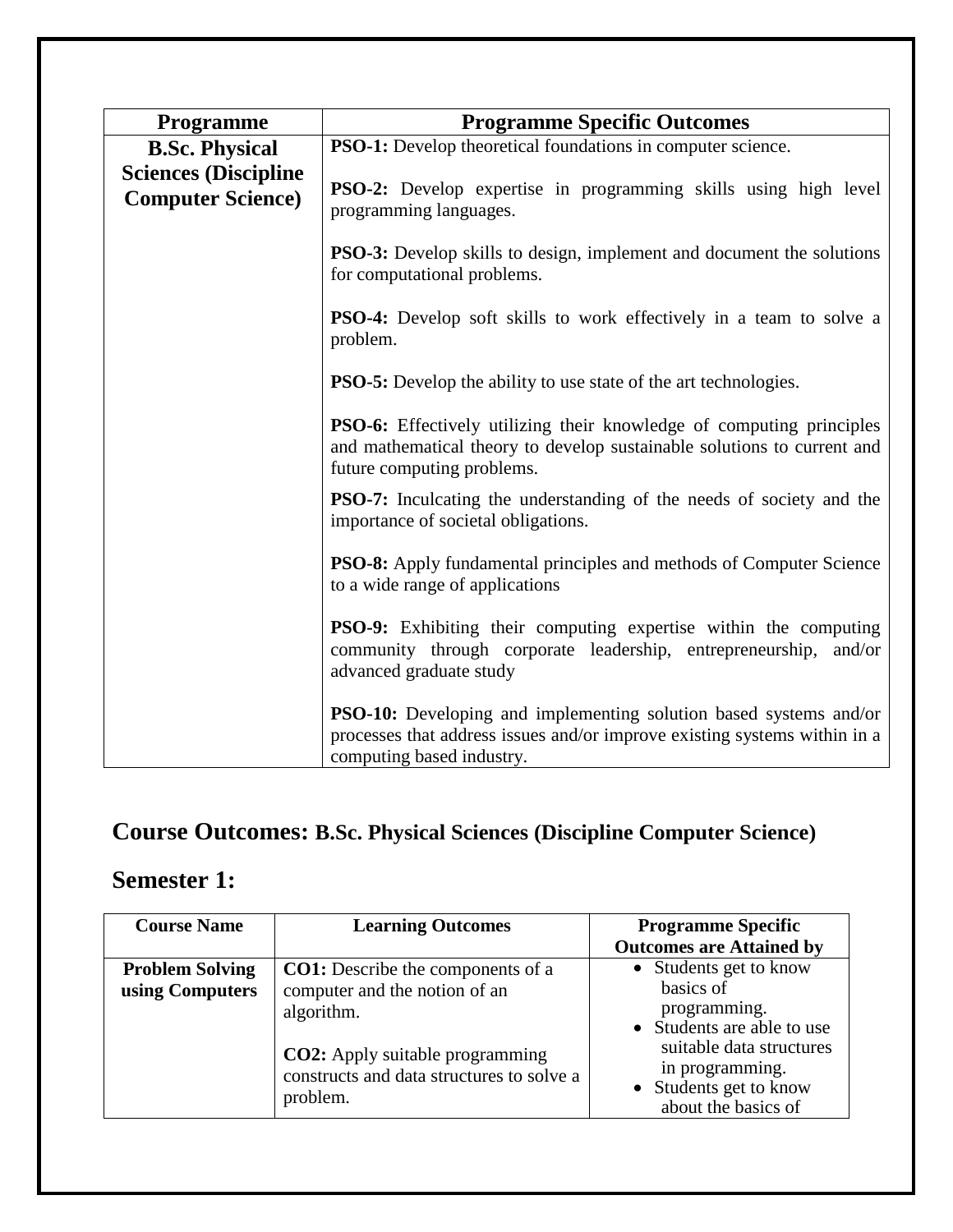|                                                                | CO3: Develop, document, and debug<br>modular python programs.<br><b>CO4:</b> Use of classes and objects in<br>application programs.<br><b>CO5:</b> Use of files for I/O operations.                                                                                                                                                                           | object oriented<br>concepts.<br>• Students will be able to<br>use the files for I/O<br>operations.                                                                                                                                                                                       |
|----------------------------------------------------------------|---------------------------------------------------------------------------------------------------------------------------------------------------------------------------------------------------------------------------------------------------------------------------------------------------------------------------------------------------------------|------------------------------------------------------------------------------------------------------------------------------------------------------------------------------------------------------------------------------------------------------------------------------------------|
| <b>Generic Elective:</b><br><b>Programming</b><br>using Python | <b>CO1:</b> Describe the components of a<br>computer and notion of an algorithm.<br><b>CO2:</b> Apply suitable programming<br>constructs and built-in data structures<br>to solve a problem.<br><b>CO3:</b> Develop, document, and debug<br>modular python programs.<br><b>CO4:</b> Use classes and objects in<br>application programs and visualize<br>data. | • Students get to know<br>basics of<br>programming.<br>• Students are able to use<br>suitable data structures<br>in programming.<br>• Students get to know<br>about the basics of<br>object oriented<br>concepts.<br>• Students will be able to<br>use the files for $VO$<br>operations. |

### **Semester 2:**

| <b>Course Name</b>                                                         | <b>Learning Outcomes</b>                                                                                                                                                                                                                                                                                                          | <b>Programme Specific</b><br><b>Outcomes are Attained by</b>                                                                                                                                                                                                            |
|----------------------------------------------------------------------------|-----------------------------------------------------------------------------------------------------------------------------------------------------------------------------------------------------------------------------------------------------------------------------------------------------------------------------------|-------------------------------------------------------------------------------------------------------------------------------------------------------------------------------------------------------------------------------------------------------------------------|
| <b>Database</b><br><b>Management</b><br><b>Systems</b>                     | <b>CO1:</b> Use database management<br>system to manage data.<br><b>CO2:</b> Create entity relationship<br>diagrams for modeling real-life<br>situations and design the database<br>schema.<br><b>CO3:</b> Use the concept of functional<br>dependencies to remove data anomalies<br>and arrive at normalized database<br>design. | Students get to know<br>basics data base<br>management system.<br>• Students are able to<br>write SQL queries.<br>• Students get to know<br>about the<br>normalization of data.<br>• Students will be able to<br>retrieve the data from<br>the database<br>efficiently. |
|                                                                            | Write queries using relational<br><b>CO4:</b><br>algebra and SQL.                                                                                                                                                                                                                                                                 |                                                                                                                                                                                                                                                                         |
| <b>Generic Elective:</b><br><b>Database</b><br><b>Management</b><br>system | <b>CO1:</b> Describe the features of database<br>management systems.<br><b>CO2:</b> Differentiate between database<br>systems and file systems.<br><b>CO3:</b> Model an application's data<br>requirements<br>using<br>conceptual<br>modelling tools like ER diagrams and                                                         | • Students get to know<br>basics data base<br>management system.<br>• Students are able to<br>write SQL queries.<br>• Students get to know<br>about the<br>normalization of data.<br>Students will be able to                                                           |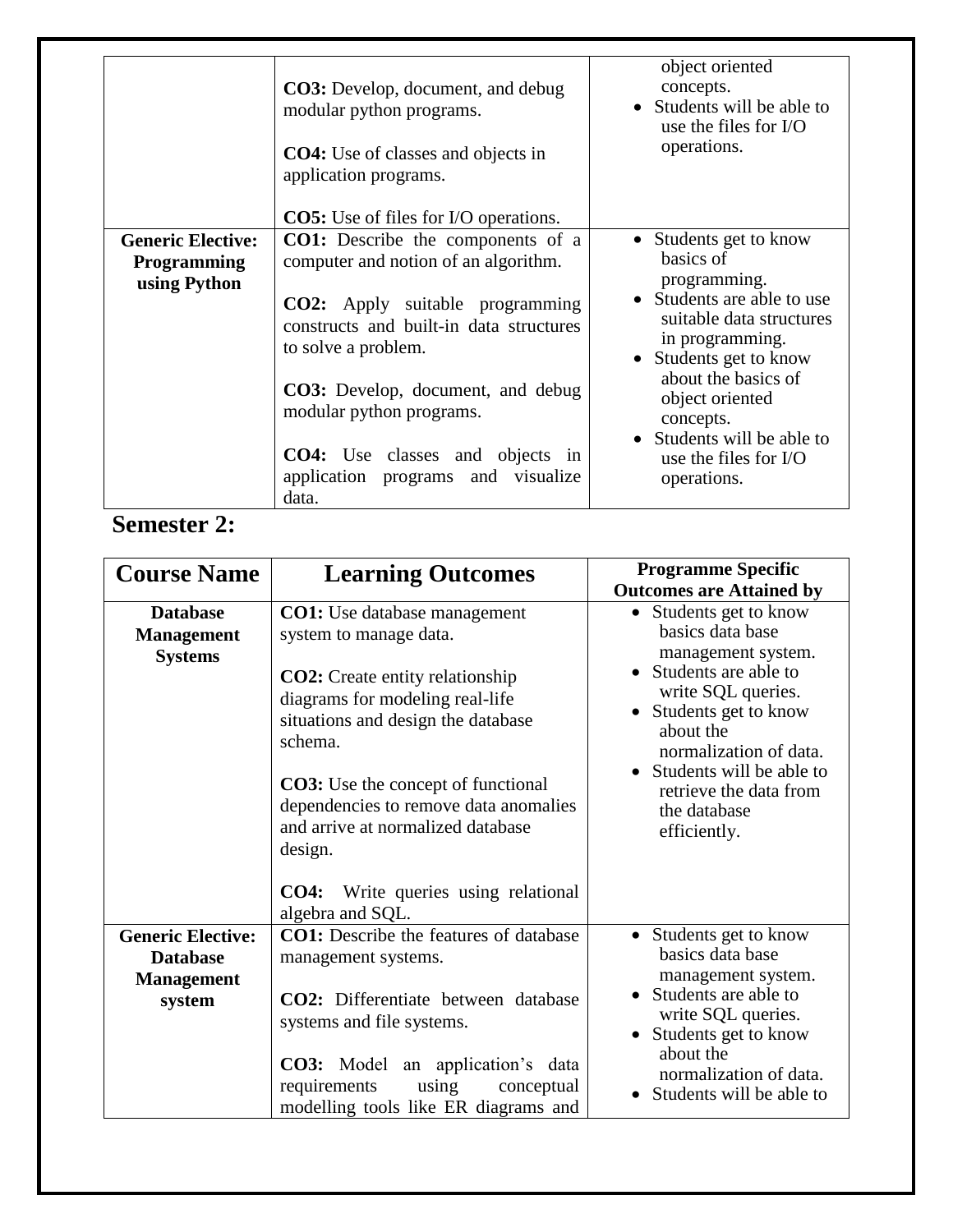| design database schemas based on the<br>conceptual model. | retrieve the data from<br>the database<br>efficiently. |
|-----------------------------------------------------------|--------------------------------------------------------|
| <b>CO4:</b> Write queries in relational<br>algebra / SQL. |                                                        |
| <b>CO5:</b> Normalize a given database<br>schema          |                                                        |

#### **Semester 3:**

| <b>Course</b>                                            | <b>Learning Outcomes</b>                                                                                                                                                                                                                                                                                                                                                                         | <b>Programme Specific Outcomes</b>                                                                                                                                                                                                                                                                                                                                                                           |
|----------------------------------------------------------|--------------------------------------------------------------------------------------------------------------------------------------------------------------------------------------------------------------------------------------------------------------------------------------------------------------------------------------------------------------------------------------------------|--------------------------------------------------------------------------------------------------------------------------------------------------------------------------------------------------------------------------------------------------------------------------------------------------------------------------------------------------------------------------------------------------------------|
| <b>Name</b>                                              |                                                                                                                                                                                                                                                                                                                                                                                                  | are Attained by                                                                                                                                                                                                                                                                                                                                                                                              |
| <b>Operating</b><br><b>Systems</b>                       | <b>CO1:</b> Understand the rationale behind<br>the current design and implementation<br>decisions in modern Operating Systems<br>by considering the historic evolution.<br><b>CO2:</b> Identify modules of the operating<br>systems and learn about important<br>functions performed by operating system<br>as resource manager.<br><b>CO3:</b> Use the OS in a more efficient<br>manner.        | Students get the basic<br>$\bullet$<br>knowledge of computer<br>system.<br><b>Students</b><br>have<br>the<br>$\bullet$<br>knowledge<br>about<br>the<br>functions of OS in any<br>computer system.<br><b>Students</b><br>the<br>$\bullet$<br>get<br>knowledge<br>of<br>shell<br>scripting                                                                                                                     |
| <b>Generic Elective</b><br>: Computer<br><b>Networks</b> | CO1: State<br>the<br>use of<br>computer<br>different<br>network<br>networks<br>and<br>topologies.<br>CO2: Distinguish between LAN, MAN,<br>WAN, and between Intranet, Extranet<br>and Internet.<br><b>OSI</b><br>TCP/IP<br>CO3: Compare<br>and<br>architectures<br>CO4: Enumerate different transmission<br>media and describe the use of each of<br>them. 5. Design web pages<br>using<br>HTML. | Students get the basic<br>$\bullet$<br>knowledge<br>computer<br>networks.<br>Students<br>have<br>the<br>$\bullet$<br>knowledge<br>about<br>the<br>topologies<br>used<br>in<br>computer networks.<br><b>Students</b><br>the<br>get<br>$\bullet$<br>knowledge of OSI and<br>TCP/IP architectures.<br>Students will get<br>the<br>$\bullet$<br>familiarity<br>about<br>the<br>design of web page using<br>HTML. |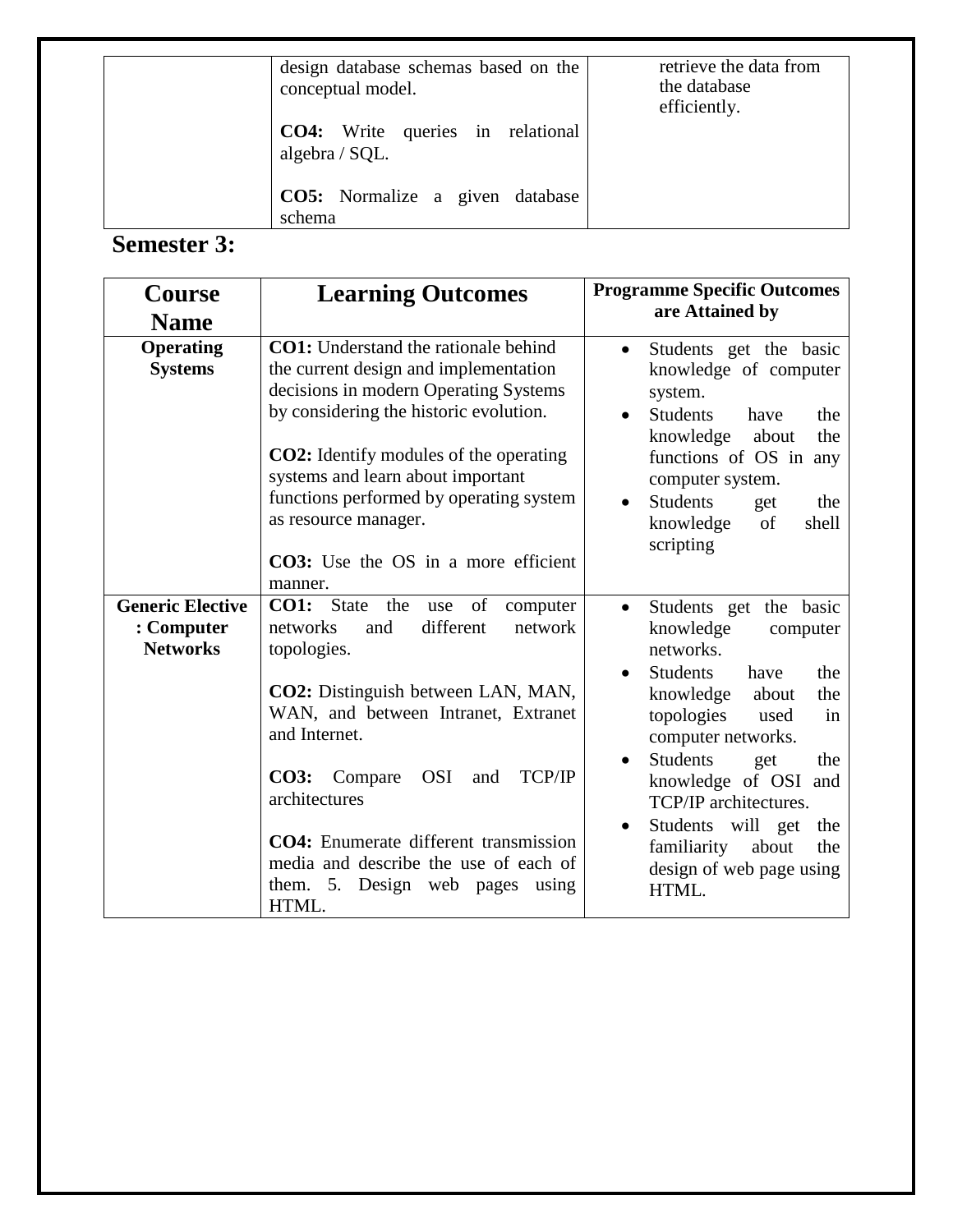# **Semester 4:**

| <b>Course Name</b>                                             | <b>Learning Outcomes</b>                                                                                                                                                                 | <b>Programme Specific</b><br><b>Outcomes are Attained by</b>                                                                                                     |
|----------------------------------------------------------------|------------------------------------------------------------------------------------------------------------------------------------------------------------------------------------------|------------------------------------------------------------------------------------------------------------------------------------------------------------------|
| <b>Computer System</b><br><b>Architecture</b>                  | <b>CO1:</b> Design combinational circuits<br>using basic building blocks. Simplify<br>these circuits using Boolean Algebra<br>and Karnaugh maps.                                         | <b>Students</b><br>the<br>$\bullet$<br>get<br>knowledge<br>about<br>the<br>architecture of computer<br>system.<br><b>Students</b><br>have<br>the<br>$\bullet$    |
|                                                                | <b>CO2</b> : Differentiate between<br>combinational circuits and sequential<br>circuits.                                                                                                 | knowledge<br>different<br>types of circuits used in<br>the architecture of the<br>computer system.                                                               |
|                                                                | <b>CO3:</b> Represent data in binary form,<br>convert numeric data between different<br>number systems and perform arithmetic<br>operations in binary.                                   | Students<br>the<br>get<br>knowledge<br>about<br>data<br>conversion<br>between<br>different number system.<br>Students will get the                               |
|                                                                | <b>CO4</b> : Determine various stages of<br>instruction cycle, various instruction<br>formats and instruction                                                                            | $\bullet$<br>familiarity how different<br>units communicating in<br>the computer system                                                                          |
|                                                                | <b>CO5</b> : Describe interrupts and their<br>handling.                                                                                                                                  |                                                                                                                                                                  |
|                                                                | <b>CO6:</b> Explain how CPU communicates<br>with memory and I/O devices.                                                                                                                 |                                                                                                                                                                  |
| <b>Generic Elective</b><br>:Information<br><b>Security and</b> | CO1: Learn, structure, mechanics and<br>evolution of various crime threats                                                                                                               | <b>Students</b><br>the<br>$\bullet$<br>get<br>knowledge<br>about<br>information security.                                                                        |
| <b>Cyber Laws</b>                                              | <b>CO2:</b> Learn to protect information<br>systems from external<br>attacks<br>by<br>developing skills in enterprise security,<br>wireless<br>security<br>and<br>computer<br>forensics. | <b>Students</b><br>have<br>the<br>$\bullet$<br>knowledge<br>about<br>the<br>cyber laws.<br><b>Students</b><br>learn<br>about<br>different types of attacks       |
|                                                                | <b>CO3:</b> Analyse the risks involved while<br>sharing their information in cyber space<br>and numerous related solutions like<br>sending protected and digitally signed<br>documents   | and the risk involved in<br>data transfer.<br>Students will get the<br>$\bullet$<br>familiarity about ethics<br>transfer<br>in<br>of<br>information<br>the<br>on |
|                                                                | CO4: Insights of ethical hacking and<br>usage of password cracking tools                                                                                                                 | internet.                                                                                                                                                        |
|                                                                | CO5: Get an overview of different<br>ciphers<br>used<br>for<br>encryption<br>and<br>decryption.                                                                                          |                                                                                                                                                                  |